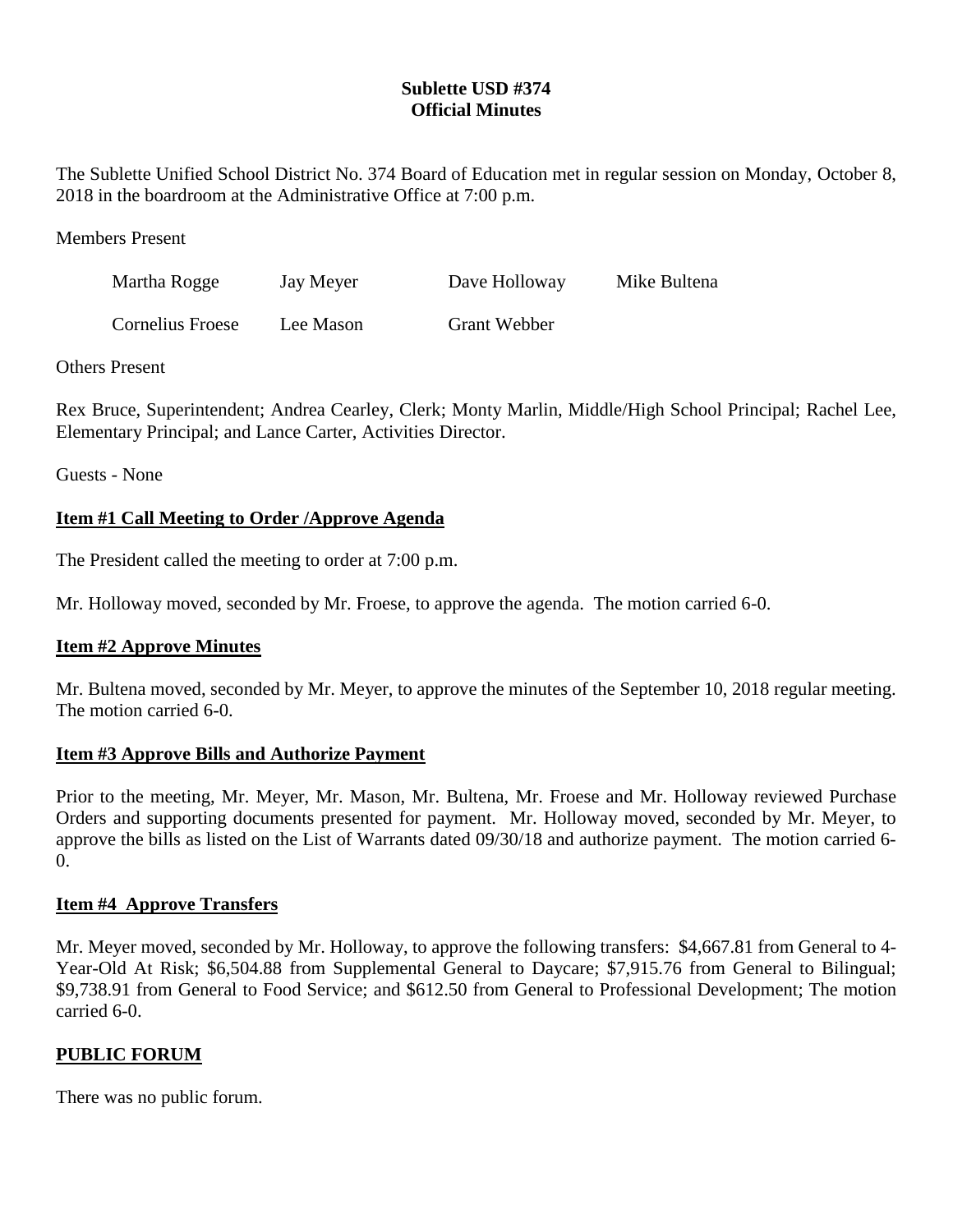Board Minutes Page 2 October 8, 2018

## **Reports**

## Curriculum

Mrs. Pena was not able to be present. Mrs. Lee and Mrs. Rogge gave a curriculum update left by Mrs. Pena.

#### **Principals**

Mrs. Lee reported the All League In-Service held here last week was well attended and our teachers presented some very good information. This is Anti-Bullying Week. The Haskell County Library is sponsoring a PreK through  $12<sup>th</sup>$  grade Reading Night October  $12<sup>th</sup>$  at 6:30 p.m. before the home football game. Free books will be handed out and the high school students will read with the younger students. Parent/Teacher Conferences are coming up on October  $17<sup>th</sup>$  and  $18<sup>th</sup>$ .

Mr. Marlin will give his report following the Superintendent's report.

#### Activities Director

Mr. Carter will give his report following the Superintendent's report.

#### SWPRSC/HPEC

Mr. Bultena reported on the HPEC meeting. Mrs. Rogge reported on the SWPRSC Board meeting where discussion was held on how to assist the counselors with suicide prevention.

Mr. Carter entered the meeting at 7:15 p.m.

Mr. Webber entered the meeting at 7:20 p.m.

#### Superintendent:

Mr. Bruce reported that he and Mr. McMullen are looking into the possibility of getting cameras for our buses. There would be three cameras per bus – one on the road, one on the driver and one on the students. The All League In-Service was well organized, and he thanked Mr. Marlin and all of our staff for the preparation it took in facilitating the event. Mr. Bruce congratulated Mr. Marlin for being named the regional Principal of the Year. Enrollment numbers from 2016-2017 thru present were discussed along with budget projections for the next couple of years which will depend on our full-time equivalent student numbers and the amount of base aid per student we receive.

Mr. Marlin and Mr. Carter led a discussion on our football program and the possibility of playing 8-man football in the future. If our enrollment numbers in grades 9, 10 and 11 fall below 100 students, we would have the possibility of playing 8-man football, but you can still choose to play 11-man. Currently the High Plains League constitution states you must play 11-man football to stay in the league. No decision was made at this time as further discussion will be held.